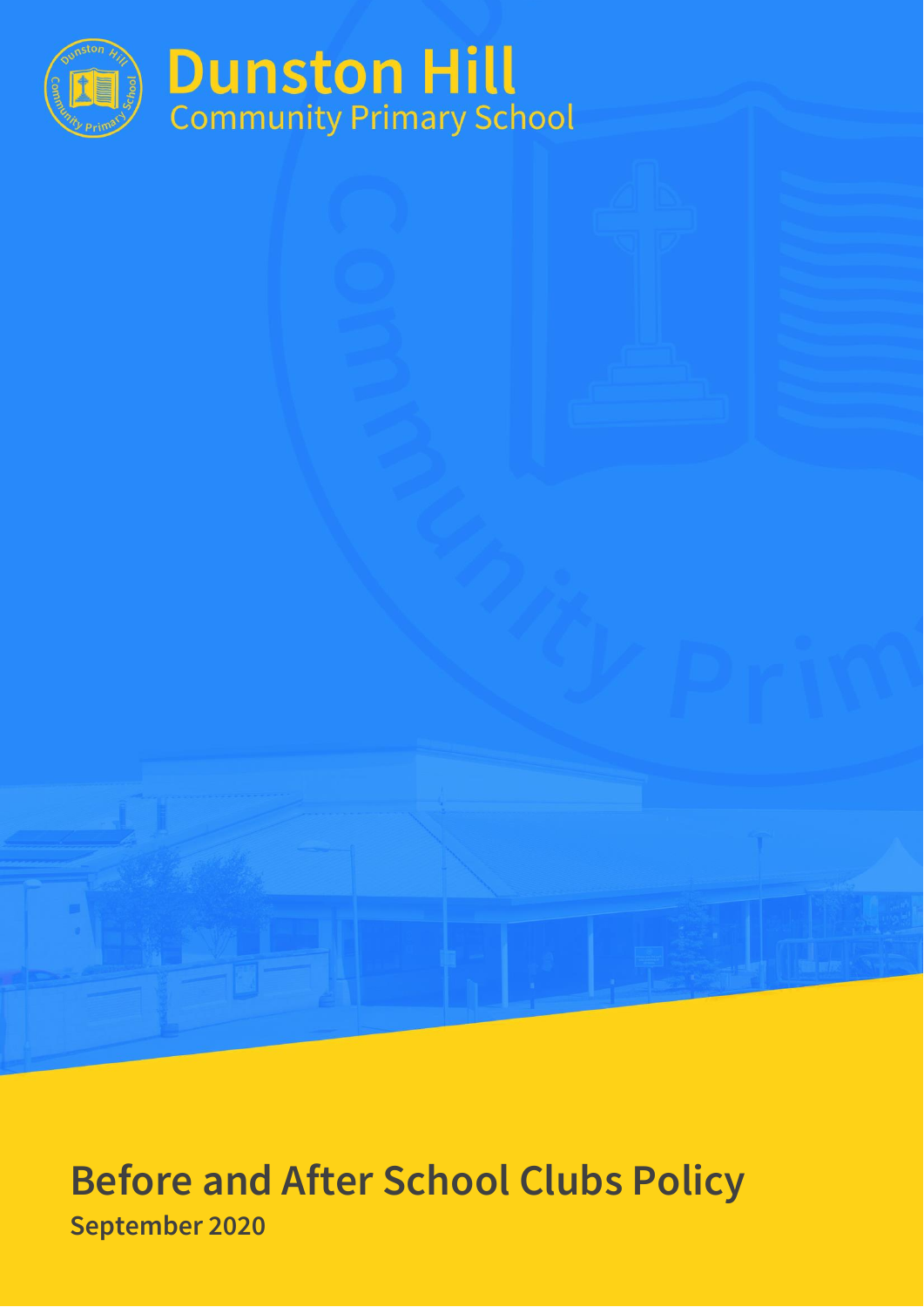### **DUNSTON HILL COMMUNITY PRIMARY SCHOOL**

## **BEFORE & AFTER SCHOOL CLUBS POLICY**

## **Introduction**

Dunston Hill Community Primary School provides high quality out-of-school hour's childcare for our parents. It provides a range of stimulating and creative activities in a safe environment.

Our school operates before and after school club by a number of our staff and external coaches during term time.

All parents must complete a registration form for each child attending the club and sign an agreement to adhere to the terms of this policy.

# **Admissions**

- Only pupils attending Dunston Hill Community Primary School are eligible to attend the clubs
- All places are subject to availability. The registration process must be completed prior to the child's commencement at a club
- Restrictions on number may apply to certain activities
- A copy of the policy is available on the school website
- Pupil's attendance is recorded in a register.

# **Before School Club**

- 8.00am parents bring their pupil to the main reception
- Pupils go to the hall for registration
- Pupils will then go to MUGA/field/Hall where a range of activities are set out (weather dependant)
- 8.40am tidy up time encouraging pupils to take responsibility for the equipment and environment
- 8.45am pupils will change in the classroom/hall and are either escorted to the yard or stay in their classroom depending on the time.

# **After School Club**

- Pupils are to get themselves changed in their classroom and go to the hall for registration.
- Pupils will then go to MUGA/field/Hall where a range of activities are set out (weather dependant).
- Permissions for older pupils to walk home must be authorised by their parents (on consent forms).
- Parents must inform the school if they are going to be absent from a club.

## **Behaviour**

#### **Pupils are expected to:**

- Use socially acceptable behaviour
- Respect one another, accepting differences of race, gender, ability, age and religion
- Choose and participate in a variety of activities
- Ask for help if needed.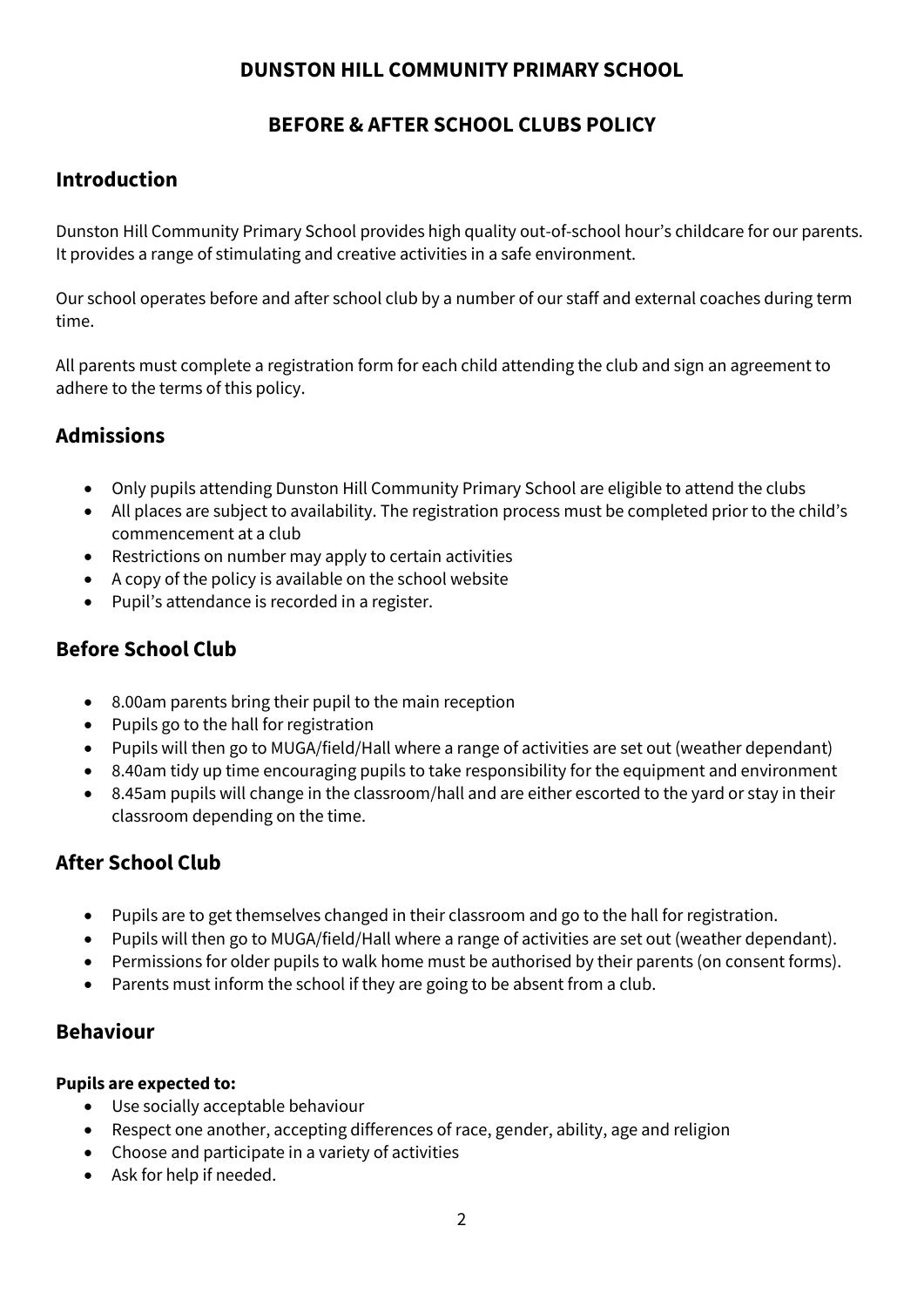• Enjoy their time at the Club.

#### **Positive behaviour is encouraged by:**

- Staff acting as positive role models
- Praising appropriate behaviour
- Informing parents about individual achievements.

#### **Dealing with inappropriate behaviour:**

- Challenging behaviour will be addressed in a calm, firm and positive manner
- In the first instance, if necessary, the child will be temporarily removed from the activity
- Staff will explain why the behaviour displayed is deemed inappropriate
- Staff will encourage and facilitate mediation between pupils to try to resolve conflicts through discussion and negotiation
- Staff will consult with parents to formulate clear strategies for dealing with persistent inappropriate behaviour.

If after consultation with parents and the implementation of behaviour management strategies, a child continues to display inappropriate behaviour, the child may be excluded from attending. The reasons and processes involved will be clearly explained to the child and their parent/carer.

# **First Aid**

- All accidents will be recorded in the school accident book, accurately reported to the school staff or parents/carers upon collection
- Accident records must give details of; time, date and nature of the accident, details of the child involved, type and location of the injury, action taken, and by whom
- All incidents are dealt with by a qualified first aider
- Pupils are covered by the LA's Public Liability Insurance and Newcastle Football have their own public liability insurance which is at least 5 million pound indemnities
- Parents of any child who become unwell during the club will be contacted immediately. If a child is sent home during school hours, club staff will be informed of their absence
- Emergency contact details, medical and dietary information are stored in the school office
- There is always a member of the office team to assist in the case of a medical emergency between the hours of 8am and 5pm (4.30pm on Fridays)
- Children with inhalers will bring them with them to the activity. Staff will be aware of who these children are and ensure they have their inhalers with them at all times
- Pupils must wear their hair tied up and no jewellery is permitted to be worn during activities.

# **Missing**

In the event that a child goes missing, the following procedure will be undertaken:

- Senior school staff will be informed of the missing child
- Club supervisor will search the inside of the building and delegate an outside search of the building to another member of staff
- If the child remains missing, the emergency services will be contacted
- Parent contact details are stored in school.